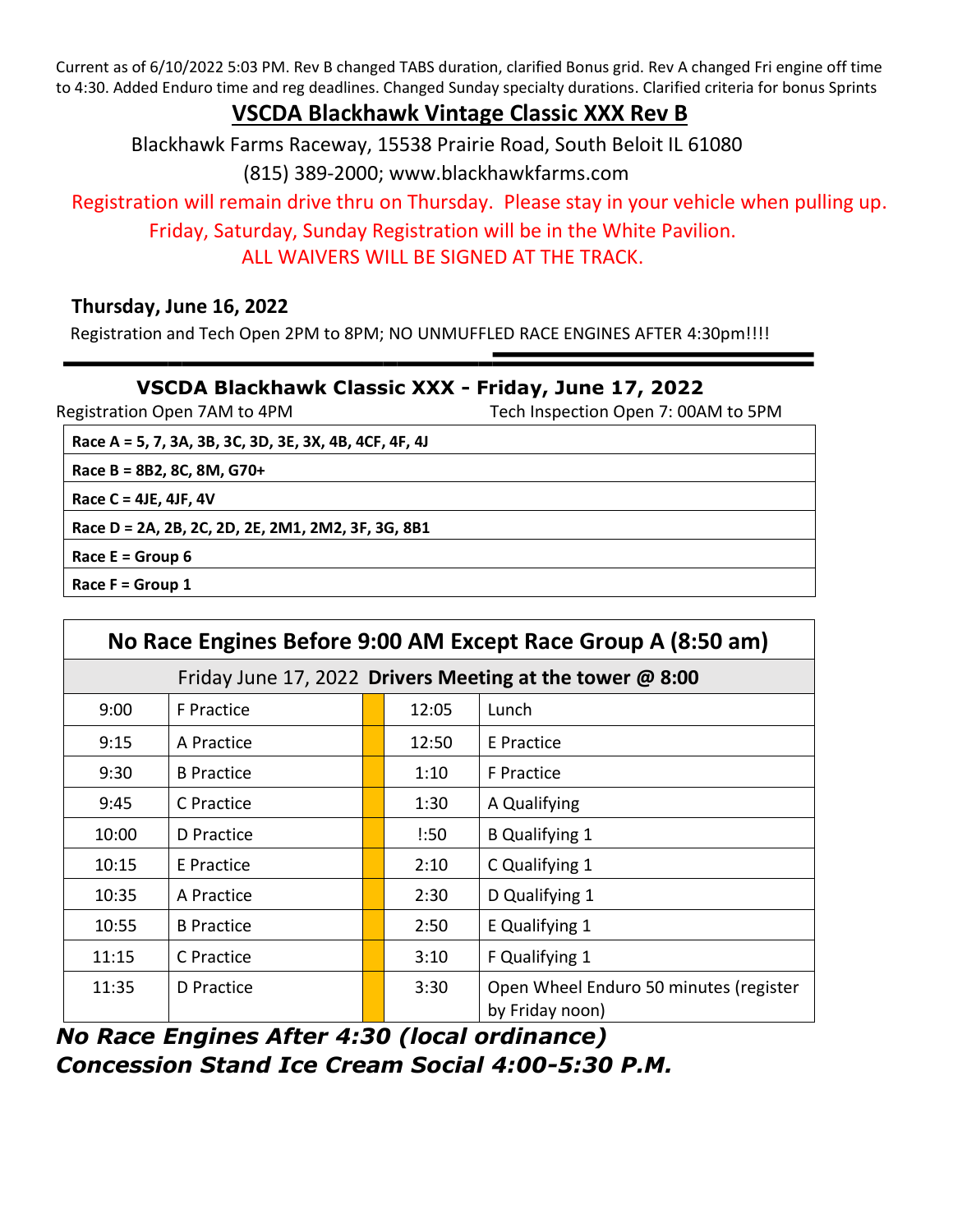Current as of 6/10/2022 5:03 PM. Rev B changed TABS duration, clarified Bonus grid. Rev A changed Fri engine off time to 4:30. Added Enduro time and reg deadlines. Changed Sunday specialty durations. Clarified criteria for bonus Sprints **VSCDA Blackhawk Classic XXX - Saturday June 18, 2022**

Registration Open 7AM to 2PM

**\*\*\* No race engines before 8am \*\*\***

- **Best Qualifying Time used for Sprint Grid**
- **Sprint Best Time Used for Heat Grid**
- **Heat Finish used for Feature Grid**

| Saturday, June 18, 2022 |                                    |  |                                                     |                                            |  |
|-------------------------|------------------------------------|--|-----------------------------------------------------|--------------------------------------------|--|
| 8:10                    | Group A Qual 2                     |  | 12:50                                               | <b>Group E Sprint Race</b>                 |  |
|                         |                                    |  |                                                     |                                            |  |
| 8:30                    | Group B Qual 2                     |  | 1:15                                                | <b>Group F Sprint Race</b>                 |  |
|                         |                                    |  |                                                     |                                            |  |
| 8:50                    | Group C Qual 2                     |  | 1:40                                                | Group A Heat Race                          |  |
|                         |                                    |  |                                                     |                                            |  |
| 9:10                    | Group D Qual 2                     |  | 2:05                                                | Group B Heat Race                          |  |
|                         |                                    |  |                                                     |                                            |  |
| 9:30                    | Group E Qual 2                     |  | 2:30                                                | Group C Heat Race                          |  |
|                         |                                    |  |                                                     |                                            |  |
| 9:50                    | Group F Qual 2                     |  | 2:55                                                | Group D Heat Race                          |  |
|                         |                                    |  |                                                     |                                            |  |
| 10:10                   | Group A Sprint                     |  | 3:20                                                | Group E Heat                               |  |
|                         |                                    |  |                                                     |                                            |  |
| 10:35                   | Group B Sprint                     |  | 3:45                                                | <b>Group F Heat</b>                        |  |
|                         |                                    |  |                                                     |                                            |  |
| 11:00                   | Group C Sprint                     |  | 4:20                                                | Closed Wheel Enduro 3000 cc and Under; ~55 |  |
|                         |                                    |  |                                                     | minutes (register by Sat noon)             |  |
|                         | 11:15 Touring Mtg - Pavilion, non- |  |                                                     |                                            |  |
|                         | racers                             |  |                                                     |                                            |  |
| 11:25                   | Group D Sprint                     |  | 6:00                                                |                                            |  |
|                         |                                    |  | Dinner served in pavilion, Franchesco's of Rockford |                                            |  |
| 11:50                   | Lunch / touring at 12:10           |  |                                                     | NO RACE ENGINES AFTER 6 PM!!!!             |  |
|                         |                                    |  |                                                     |                                            |  |